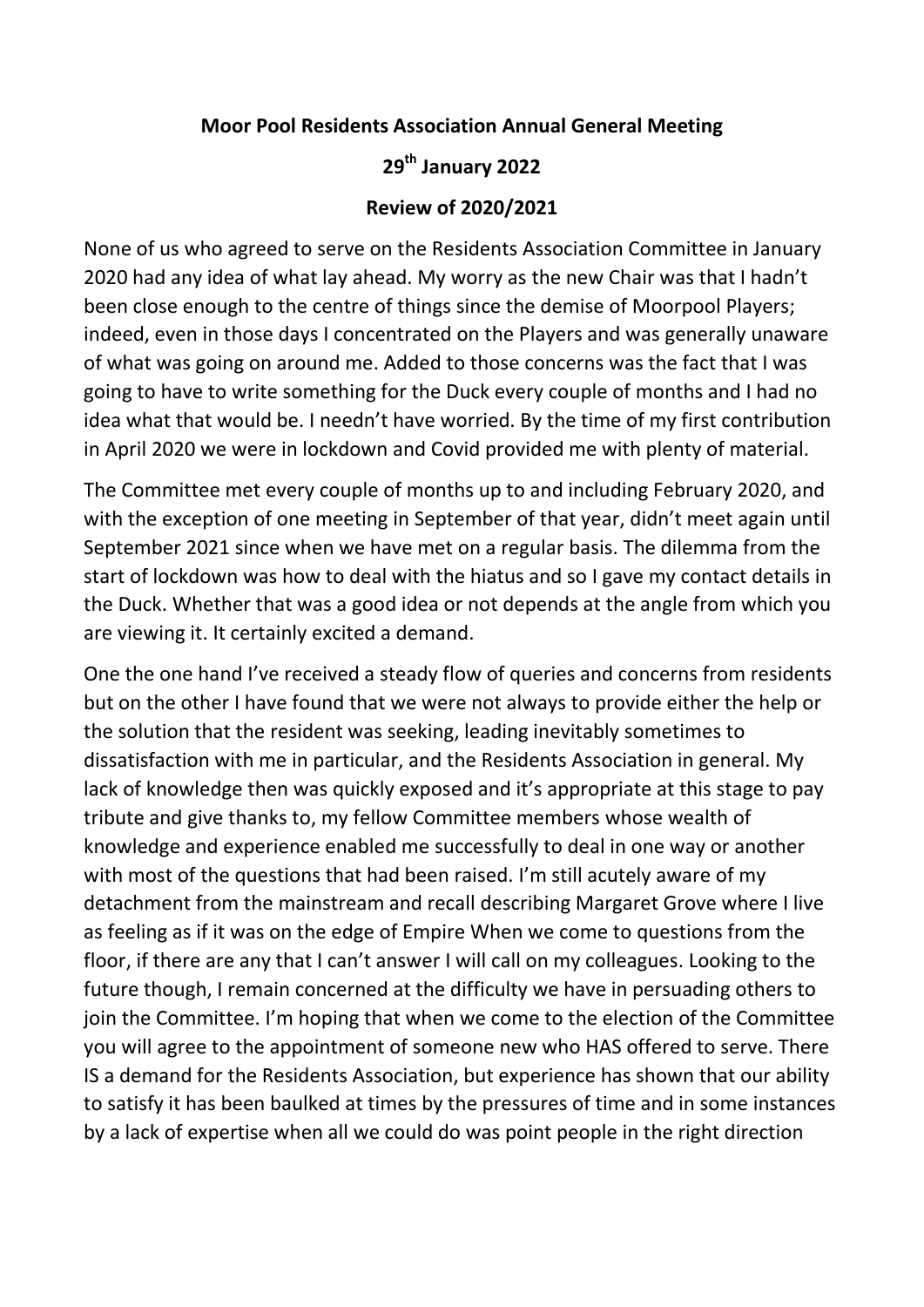I'm not going to provide a detailed list of all of the stuff that we've tried to deal with but included have been: planning issues; badgers; overhanging trees and hedges that have grown to excessive heights; blocked alleyways; illegal parking; destruction of grass verges; anti-social behaviour; overflowing bins; bins and bins being permanently left out.

A number of meetings have been held with local Councillors and representatives of Kier, the Company working on behalf of the City Council, all of whom have been extremely cooperative and responsive to concerns where it has been possible for them to provide assistance or guidance. We now receive a regular flow of information about planning applications, and it is to this area that I want to move. We have found that in many cases, new residents are unaware of the provisions that determine the Conservation Area status of the Estate which provide that planning permission is required for any alterations to properties in line with the City Council's Conservation Area Character Appraisal and Management plan We have drawn attention to this through The Duck and have included details in a welcome letter for all new residents. A copy of that letter has been sent to all local Estate Agents whom we have found have not always been aware of what is required. The hope is that they will pass on details to prospective purchasers.

The question of charging points for electric vehicles has been raised several times and we have been in touch with the City Council to see what their plans are. They point out that across the City, many different approaches will have to be made but as far as Moor Pool Is concerned, they do not anticipate that there will be any relaxation in their planning permissions policy for this purpose.

Despite the difficulties, things have continued to happen. The Duck has been published every couple of months and apart from a brief period has been published in newsprint and delivered to every house on the estate. This would not have been possible without the many contributions from clubs and organisations and the band of volunteers who delivered it but above all because of the outstanding work done by Andrew Hackett.

In the early and dark days of the pandemic, Moor Pool and of course many others throughout the land, rose to the challenge of ensuring that people with particular needs were not forgotten and this became possible through the initiative of Jules Bellingham, her band of volunteers and the brilliant contribution of Ballie and his family.